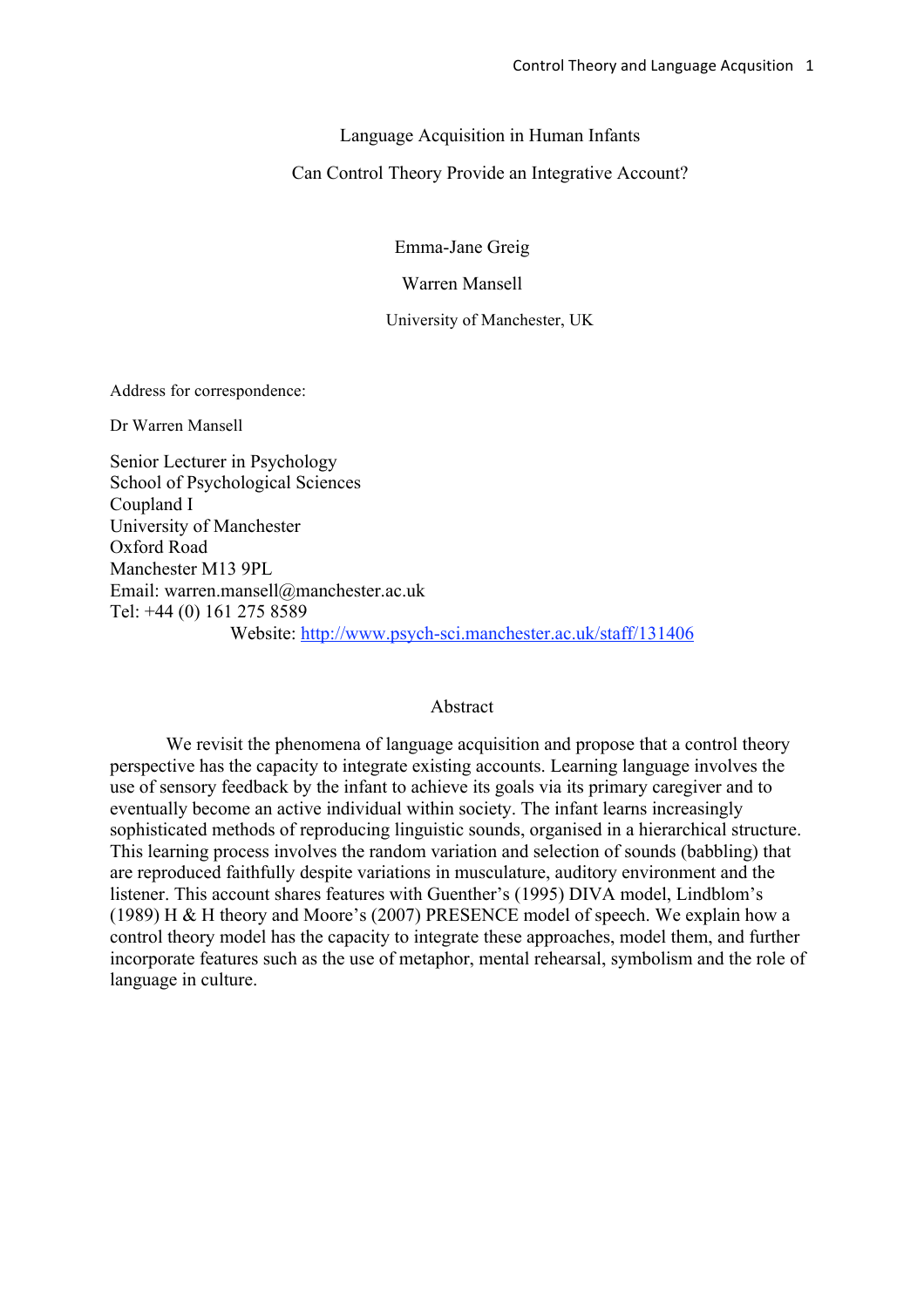### Language Acquisition in Human Infants

### Can Control Theory Provide an Integrative Account?

An accurate understanding of how children develop language can pave the way to confronting larger issues concerning the function of language within the individual and throughout society. It is clear that understanding, learning and the use of appropriate language enables individuals to establish their own identity, relationships and a form of self expression. This is why effective communication development has become increasingly fundamental in achieving fluid interactions between society members and gaining their acceptance (Syder, 1992). Indeed, language has been considered an 'unwritten passport' to an individual's societal belonging (Johannson, 2005).

Our article provides an overview of the challenges in developing such a comprehensive account of language acquisition and assesses whether a perspective based on Perceptual Control Theory (PCT; Powers, Clark, & McFarland, 1960; Powers, 1973, 2005) can integrate several existing approaches (Guenther, 1995; Lindblom, 1989; Moore, 2007b).

### *Language Acquisition – The Core Phenomena to Explain*

From birth, human infants are bombarded with communication, sound stimulation and sensations. Their world almost instantly becomes dominated by the desire to communicate and express themselves verbally (Barnes & Mercer, 2003; Syder, 1992; Van Riper & Emerick, 1990). Acquiring a language involves learning its sounds, sound patterns and the way in which words can be combined. Each of thousands of languages in the world is based on a complex system of rules for combining different elements. Typically these combinations are represented as a hierarchy (Siegler, Deloache, & Eisenberg, 2006). For example, complex syntactic structures of sentences such as "*when the driver saw the red light, he stopped the car*" can be broken down to reveal combinations of sound units called phonemes. At these lower levels, the phonemes approximating "c" and "ar", for example, would be combined to produce the word "*car*" and so forth. A range of evidence supports such a hierarchical account of language, including studies of computational modelling and neurobiology (Kiebel, Daunizeau, & Friston, 2009; Poeppel, Idsardi, & van Wassenhove, 2008).

The first step in children's language learning therefore involves grasping an understanding of these elementary units of sounds. The next progression then leads to combining individual phonemes, such as *ar* or *ee,* to make meaningful semantic units. For example, *ar* would then become c*ar*t and *ee* could be grouped to make sw*ee*t. These small units of meaning, familiar as words, are also called *morphemes* (Deutsch, 1981; Edwards & Shriberg, 1983; Siegler, et al, 2006).

From here, going upward in a hierarchical organisation, the child then needs to learn the rules of syntax. Essentially, these refer to the rules that dictate the order in which words can be arranged in a clause. Once syntax has been established, the fourth and final step is termed *pragmatic development* (Siegler et al., 2006). This refers to a complex understanding of how language should be used i.e. in which context it might be appropriate to use the past tense, or on a more specific level, that the word "please" often precedes a request or demand. The pragmatic and contextual nature of language appears to be ubiquitous within adult speech (Leudar, Sharrock, Hayes, & Truckle, 2008), and therefore requires an explanation within an account of language acquisition

There are a number of observations from the first few months of life that provide clues about the process of language acquisition. Early on, babies appear to be preparing for speech production by making a variety of sounds. At around seven months of age infants begin to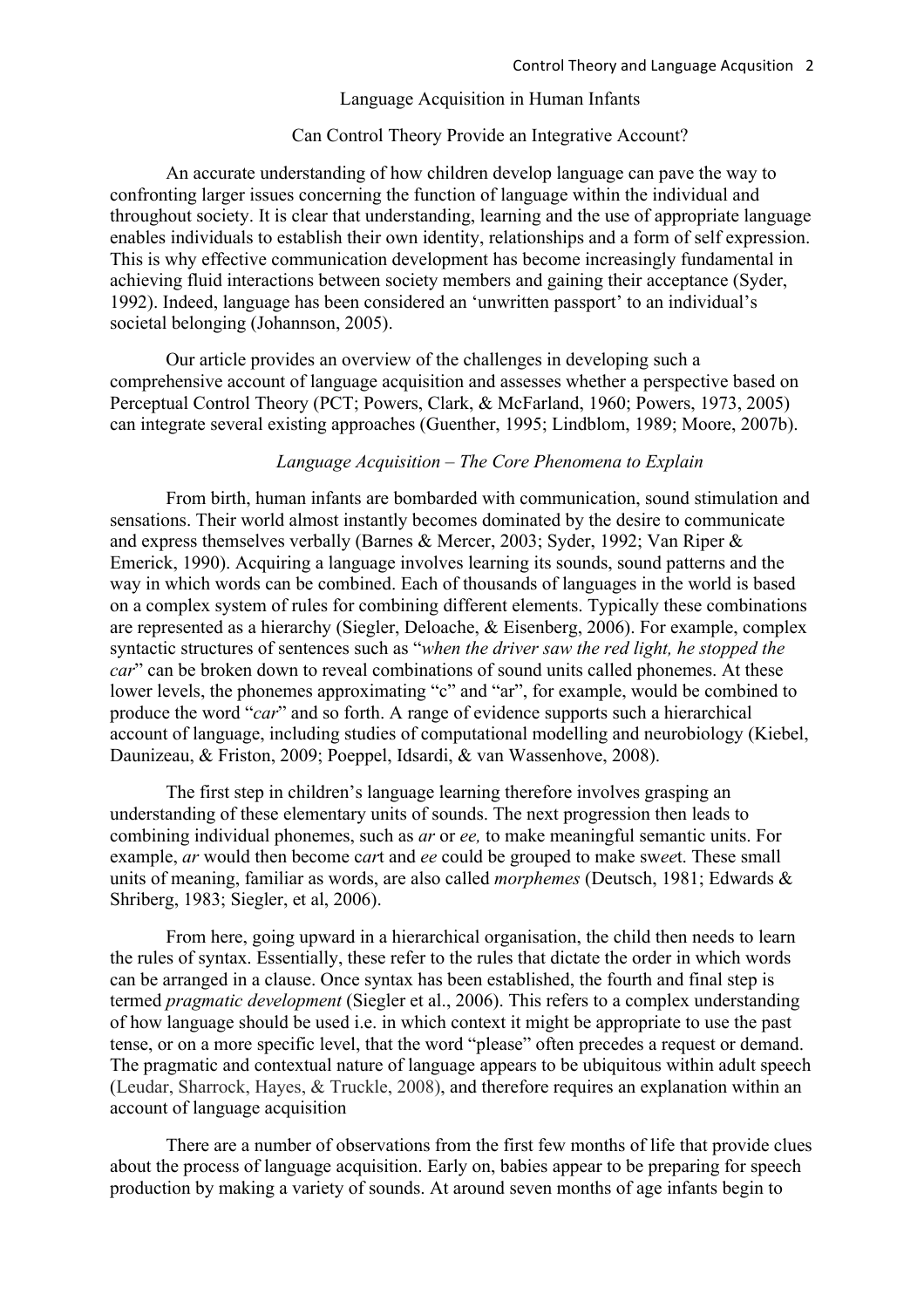*babble*. Essentially, this is a random coupling of vowels and consonants. Infants whose hearing is intact will produce sounds which follow a distinctive pattern i.e. a consonant followed by a vowel *"baba".* As the infants' babbling becomes more varied, it begins to mimic rhythmic and intonational patterns of everyday language (Siegler et al., 2006). The importance of this process is clear. For example, studies of deaf children indicate that auditory feedback from the infant's own speech appears to be necessary for babbling to commence in the first year of life (Koopmans-van Beinum, Clement, & van den Dikkenberg-Pot, 2001). Thus, not only the generation of babbling, but the child's perceptual feedback of her own babbling appear to be relevant to language acquisition.

 There is also evidence that the caregiver's communication style towards the child is important within the first year. Mothers of infants tend to speak in 'motherese', a style of intonation that emphasises certain fundamental verbal sounds over others. There is evidence that infants have a preference for this style of speech (Cooper, Abraham, Berman, & Staska, 1997), and that it allows infants to orient for longer to important grammatical units of speech that they need to master (Nelson, Hirsch-Pasek, Juscyk, & Cassidy, 1989). Thus, it appears that certain properties of a caregiver's speech improve language acquisition by targeting the developmental needs of the infant.

The production of recognizable words begins at around one year of age. By the end of the infant's second year, most infants are quite capable of producing short sentences. Fully formed pragmatic understanding is seen to become active at around five years of age when a child has acquired a vast amount of oral language including verbal labels for concepts of size and colour, question forms and tense markers (Syder, 1992).

In summary, language is thought to be built up in a serious of stages i.e. phonemes > morphemes > syntax > pragmatics, represented in a hierarchy. Importantly, the majority of children move through the same stages of language learning and communication development and at roughly the same age (Gerber & Kraat, 1992). It is this logical progression of language acquisition that has become the basis for language production and acquisition research. Research has branched away from simplistic observational coding experiments to specifically begin to track stages of speech development, explore the importance of speech feedback, social interaction and child-directed speech, and most recently develop the use of computational speech modelling technology (Guenther, 1995; Hofe & Moore, 2008; Henke, 1966; Lindblom, 1989; Perkell, 1980). In the next section we introduce the framework of Perceptual Control Theory in order to illustrate how its core principles of negative feedback, hierarchical organisation and learning through 'reorganisation' provide a firm framework on which to understand and model language acquisition (PCT; Powers, Clark, & McFarland, 1960; Powers, 1973, 2005).

## *Perceptual Control Theory (PCT)*

PCT was originally formulated by William T. Powers and colleagues in 1960, and has since developed into an integrative theoretical account of human behaviour (Powers, Clark, & MacFarland, 1960; Powers, 1973, 2005). It has led to the development of self-regulation theory within psychology (Carver & Scheier, 1998), Affect Control Theory within sociology (Heise, 1977), and a range of applications including artificial intelligence and robotics (Powers, 1979), education (Cziko, 1992) and political psychology (d'Agostino, 1995). PCT is related to an earlier approach to understanding human behaviour called *cybernetics* (Wiener, 1948). The foundation behind this suggests that people are essentially intricate control mechanisms, whose control involves the maintenance of numerous intrinsic variables at internally selected values (e.g. Ashby, 1952). Within PCT, there are four key principles of human functioning and behaviour; *control, hierarchical organisation, conflict* and *reorganisation,* each of which will be outlined below.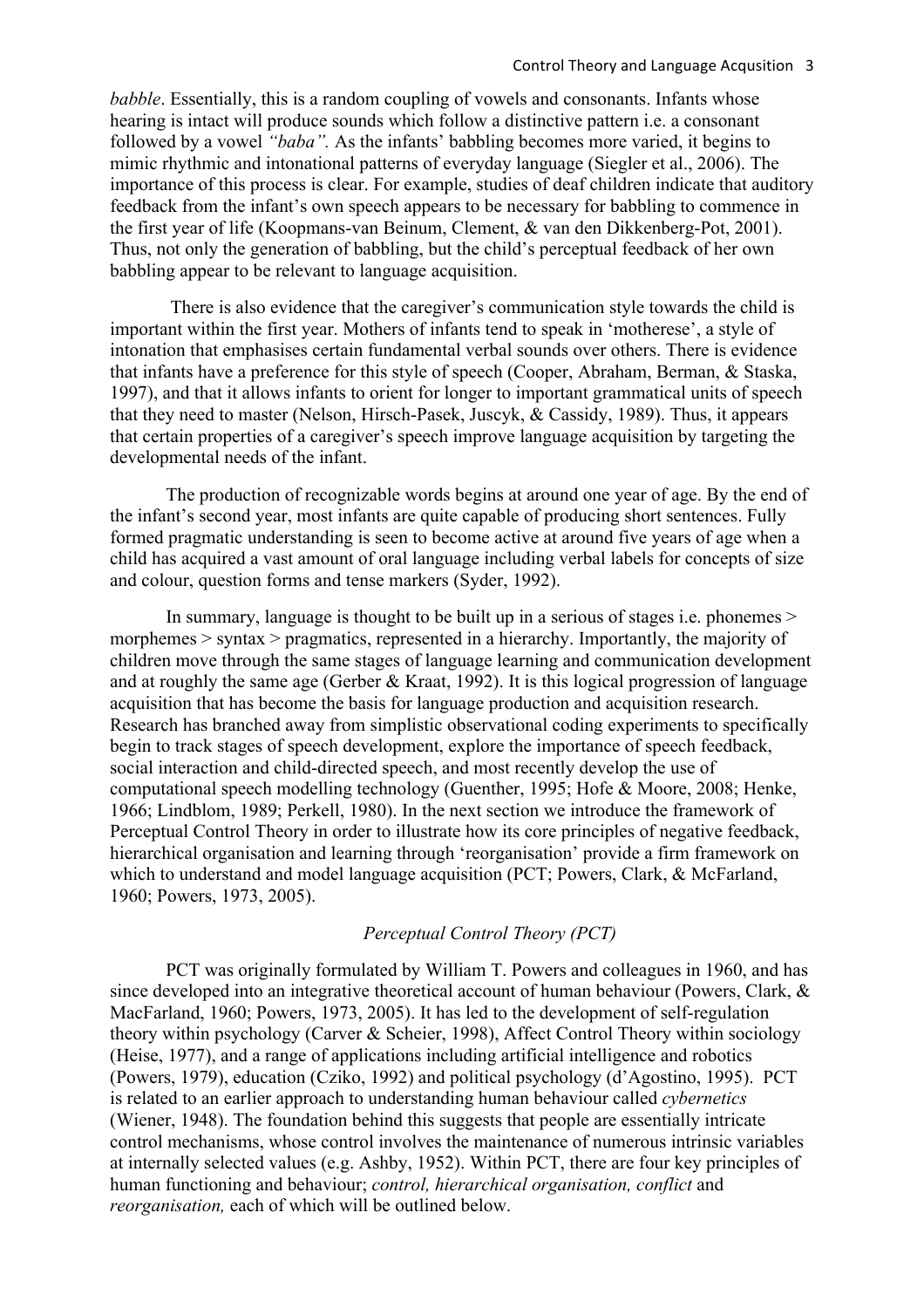## *Control*

The basic idea in PCT is that all intentional actions are performed so as to bring the values of perceptual signals closer to their reference values. In other words, 'behaviour is the control of perception' (Powers, 1973); a wide variation in observable behaviour – in this case the complex form of spoken language – can achieve a single purpose – communication between individuals. We have different perceptions of how we feel our experience of something should be. For example, we have a standard for how warm we want to be and for how much food we can eat until we feel satisfied. This standard is also known as a *reference value*; life is regarded as a constant process of comparing how things are with how we want things to be. If the two fail to match the system acts to reduce this discrepancy. Thus, control is a process of reducing *error* and getting levels as close as possible to the desired reference point (Powers, 1973; 2005).

Fundamentally, PCT is based on a negative feedback loop framework (see Figure 1). There are four main functions within this framework: *reference value*, *input, comparator,* and an *output function*.

- *The input function* (represented as (i) in Figure 1) is responsible for sensing disturbances in the environment.
- *Reference value* (r) is the internal standard that the organism is striving to achieve.
- The *comparator function* (c) detects any discrepancy present that deviates from the internal reference value.
- Lastly, the *output function* (o) is essentially process generating the behaviour that is performed to reduce the discrepancy

----- INSERT FIGURE ONE AROUND HERE ----

Importantly, the negative feedback loop allows research to establish operational computerised and mathematical models of control by living systems (Marken & Powers,1989; McPhail, Powers & Tucker, 1992). This approach paves the way to explore new areas of fine motor control, such as language acquisition and its development.

## *Hierarchical Organisation*

According to Powers (1973), control systems are organised in a hierarchy. Importantly within PCT, it is only the lowest level that uses behavioural output to control perception *i.e.* the appropriate muscle contractions in the tongue, mouth and vocal tract that produce the desired string of sounds. The lower-level systems, in other words, do not know anything about movements or relationships. They only sense and control position (Powers, 1988). The loops arranged above them, higher up in the hierarchy, set the reference values or the goals for the loops below. Thus, higher order systems develop for the purpose of regulating and balancing lower order systems in the living thing (Powers, 1990) i.e. they select the reference values for the lower levels.

Within a PCT hierarchy, the lowest level controls intensities, for example loudness of sound and muscle tension. The perceptions at this level are the signals generated by sensory nerve endings. As the intensity of stimulation increases, the frequency of firing of sensory nerves increases. At the next level up, intensities are organised into *sensations*. Sensations are linked directly to elementary experiences such as colour, taste and force. In terms of infant speech development, the change in intensity of a sound at level-one forms a recognisable sound quality. It is suggested that phonemes form organised patterns of sound sensations and are therefore perceived at a third level of *configurations*.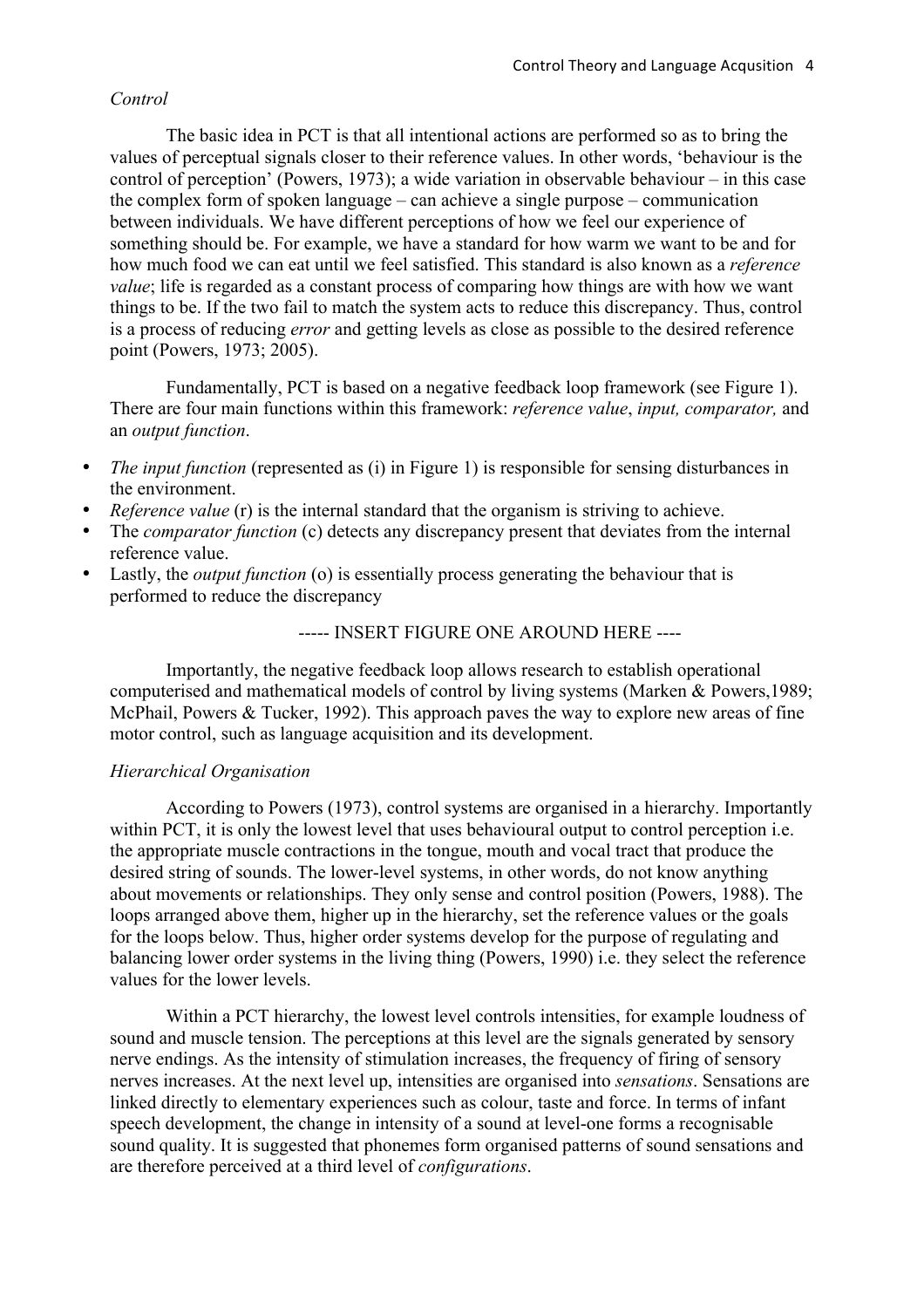There are proposed to be a total of 11 levels in the hierarchy (Intensity  $\leq$  Sensation  $\leq$ Configuration < Transitions < Events < Relationships < Categories < Sequences < Programs < Principles < System Concepts). However, it is acknowledged that this is open to modification following empirical enquiry (Powers, 1988). Importantly, the highest levels allow more complex organisations of perception such that complete *programs* of action can be controlled. Programme actions have been compared to a store of possible contingencies. By this we mean having an established network of possibilities i.e. if condition A holds, take branch 1; otherwise take branch 2 (Powers, 1988). These individually stored programmes form the components of *principles,* which are higher level abstractions and have social and moral properties. In terms of language development, it is the principle level that holds information concerning the unwritten rules of language and social interaction i.e. turn-taking phenomenon and appropriate cultural etiquette. These *principles* are located at the highest level within a system (e.g. the self, the workplace) that the individual is striving to uphold.

It is proposed that the infant is born with volitional control of only the lowest hierarchical level – the intensities of her experience, and that the higher levels of perceptual control develop in stages over the first two years of development (Plooij & Rijt-Plooij, 1990). As a child grows and develops, neuron connections are established through contact with external sensations (Plooij & Rijt-Plooij, 1990). Alongside this, levels of perceptual control are adjusted and refined. Thus, the stage-like nature of child development observed by a wide range of researchers is regarded as the development of an increasingly sophisticated hierarchy of control (Plooij & Rijt-Plooij, 1990). Essentially, as a child develops a new level of control within the hierarchy, complexity and ability increase. This is mirrored in patterns of language development mentioned earlier (phonemes > morphemes > syntax > pragmatics). Table 1 (adapted from Powers, 1998) attempts to clarify the ages and behavioural outputs associated with the development of linguistic control systems. Behavioural shifts have been noted in children at 2 months, 7, 12 and 18-21 months (Plooij & Rijt-Plooij, 1990). These appear to coincide with significant milestones of control system levels as depicted below.

---- INSERT TABLE 1 AROUND HERE ----

## *Reorganisation*

From a control systems view, the hierarchical structure is built up stepwise through major neural reorganisations in the nervous system at specific ages, which allows the human infant to perceive a new type of invariance (Plooij & Rijt-Plooij, 1990; Powers, 1973). *Reorganisation* is essentially a random-walk learning process (e.g. Marken & Powers, 1989), which is where parallels have been drawn to neuron connections as seen in initial brain development. Simplistically, if we consider a newborn infant's desire to vocalise and attract their caregiver's attention, there is no previously set reference value that explicitly tells the infant how much to contract his facial muscles or which direction to move his tongue in order to produce a sufficient sound. This needs to occur as a consequence of a system sending random signals for tensing muscles arbitrarily (Syder, 1992). Within PCT, it is the properties of the control systems that change by a random amount which in turn has consequences on the neural signals. These properties include the *weightings* at which signals are sent to, and received from, the adjacent lower level. At the lowest level in the control hierarchy, nerve signals do not dictate reference values, but the level of contraction of muscles. Thus, in the case of speech, the random variation in signal would produce random muscle contractions of the intercostal and facial muscles. These signals only stop when the infant experiences the desired perception (e.g. the infant produces an appropriate mapping of a sound that attracts its caregiver's attention) (Powers, 1990). Two aspects of language acquisition described earlier are clear from this account: that it is important for the infant to receive ongoing perceptual feedback from her own utterances, and that the presence of a caregiver is critical.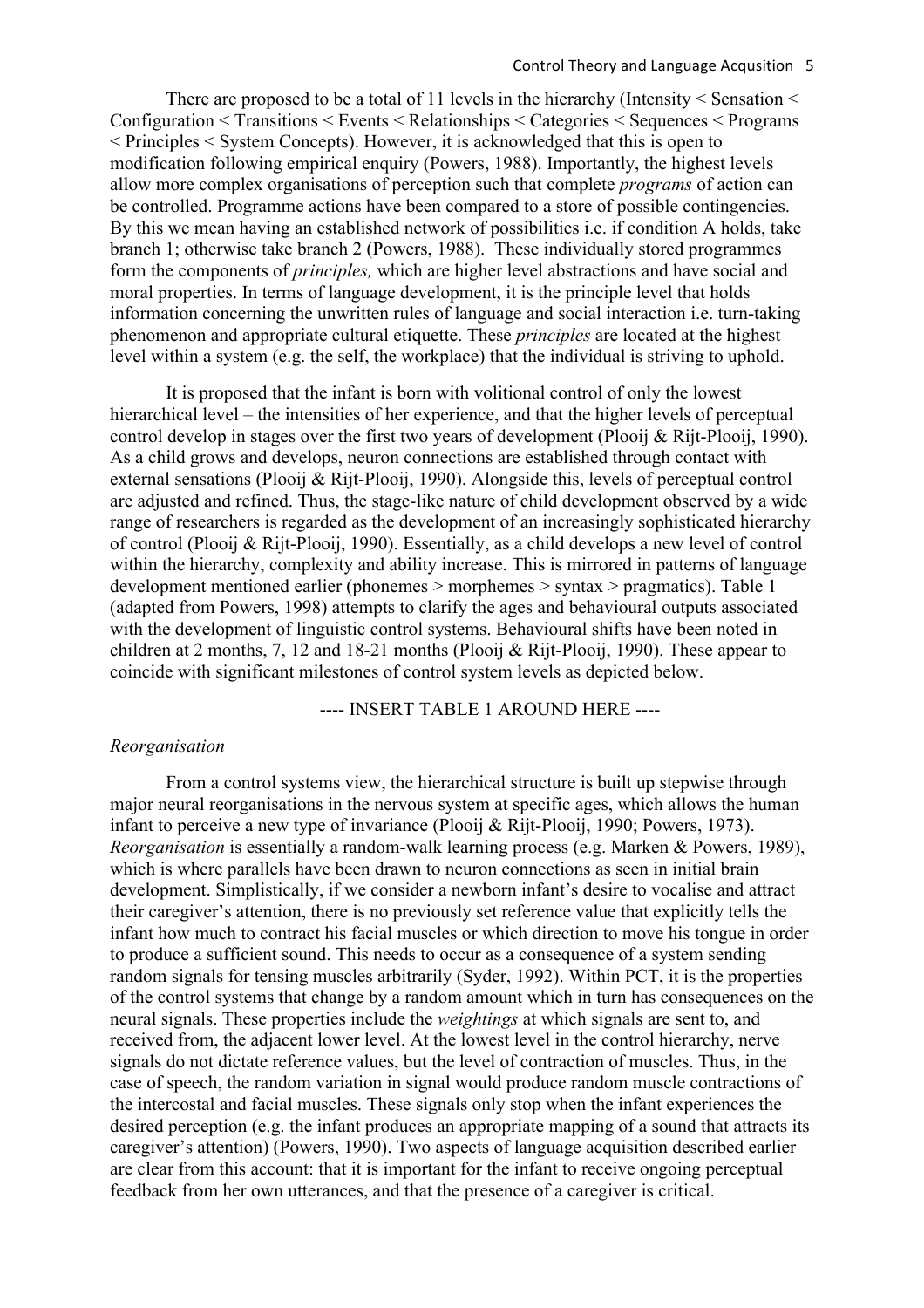Within a PCT model of speech development, babbling would form the majority of random signals being sent out via nerve impulses, which in turn contribute to sound perceptions and articulatory goals. Therefore, in terms of 'learning' when an infant encounters a new signal pattern (e.g. the appropriate tongue muscle contraction in order to produce the letter 'd') it is then stored in memory within the control unit. When this is the case, then it has become a controllable 'perception' (Powers, 1973).

If, in this example, the infants fails to produce the 'd' sound due to inappropriate tensing of the tongue muscle, but she wants to restore the experienced sound perception, the higher system must signal the unit in the control hierarchy where that perception is stored, in order to reset it as a reference signal for the systems moving the tongue and associated vocal apparatus. Hence, the role of reorganisation is to create the learned control hierarchy. Problems occur when the infant continually encounters problems producing a specific sound. This may be caused by *conflict.* 

### *Conflict*

According to PCT, conflict occurs when two control systems attempt to control the same quantity, each of which have different reference values. On a more serious level, and perhaps beyond the scope of the present paper, long-term conflict has been linked to the development of psychopathology including anxiety, depression and psychosis (Mansell, 2005; Powers, 1973). In the majority of cases, acquiring language is based on short-term conflict. A key cause of both long-term and short-term conflicts is *arbitrary control* (Mansell, 2005; Powers, 1973). Arbitrary control exists whereby executing one goal will conflict with a second goal the individual also wishes to achieve (Higginson, Mansell, & Wood, in press; Powers, 1973). For example, in the earlier example of attracting the attention of a caregiver, one goal might be that the infant wants a soft toy that is out of reach. The problem is that the infant lacks a sophisticated vocabulary to communicate this desire. Instead, the infant must choose between getting immediate attention through crying, and the alternative goal that demands time spent reorganising reference frames for known letter sounds to produce the word 'toy', or words similar to that affect. Progress is then made when the infant resolves the conflict. Essentially, this resolution comes from reorganisation of the system, as described earlier.

Reorganisation therefore has two functions within the control process. Firstly, it forms the basic reference values for syllables and sounds in the initial stages of babbling. Secondly, it also operates via trial-and-error processes and randomly alters the way we manage our goals until the conflict is reduced. For example, the infant may find an alternative way of attracting its caregiver's attention in order to receive the toy, or she may just change his priorities so that vocalising intelligible speech is not as important to her as getting his caregiver's attention through crying or random babbling.

Fundamental to the resolution of conflict is awareness. Within PCT, for reorganisation to be effective in the long term, awareness must be directed to the higher- level goals. For example, an infant may learn that generating morphemes through combinations of phonemes is more likely to attract positive attention from the caregiver than generating phonemes that do not form recognisable words.

The crucial thing to note is that experiencing and resolving conflict is integral to an infants' development. An infant who does not resolve conflict ultimately does not progress to the next stage of development. The levels of control within the hierarchy are prohibited from continuing to the next level upwards. It is proposed to be an underlying factor in language delay or other known speech sound disorders.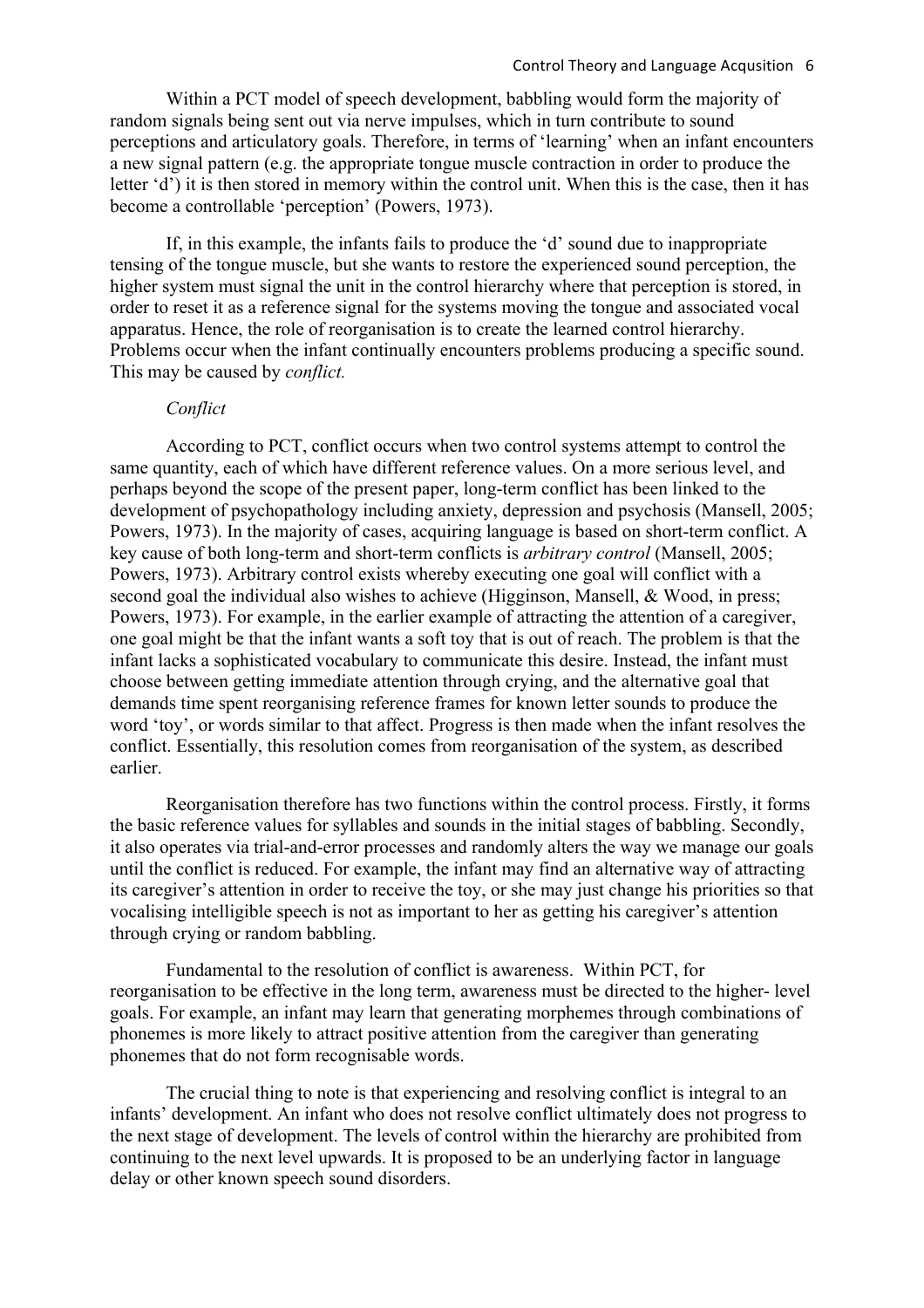# *The Complete System*

It is now possible to summarise the complete system in operation. In the initial stages of speech development (approximately three months old), an infant may have an articulatory goal of producing the speech sound *da*. However, before this combined reference value is established, random signals displayed through babbling will have taken place. The outcome of this will have created vague but distinguishable reference values for the sounds 'd' and 'a'.

Pronouncing the 'd' sound requires the operation of internally set reference values that function to achieve the intended sound. An example of this might include the appropriate muscle contraction of the tongue to move it into contact with the soft palate of the mouth, or the level of control exerted to the inter-costal muscles and diaphragm for speech to occur (Syder, 1992). If the desired sound is produced, this is set as a perception within the infant's control hierarchy. Producing the *da* sound may elicit a desired reaction from the parent, e.g. she receives a tickle. If the infant wishes to recreate the desired sound because of the newly formed positive association, a higher order system must signal to the place in the control hierarchy where the perception is stored.

Once activated, this perception serves as a reference signal for the lower systems in charge of movement of facial muscles. Once a child has learnt the intended reference value for the *da* sound, negative feedback enables the child to monitor internal control (Robertson & Powers, 1990). This is achieved through auditory feedback and internal proprioception i.e. sensed tongue position.

Focusing on the dashed line shown in Figure 2, if a child fails to produce the 'd' sound, he will experience increased error. This is represented as (1) on Figure 2. The resulting error then drives the system in a direction that minimizes the difference between the desired perceptual signal (reference) and the input (Powers, 1973) i.e. altering tongue contraction rate. If the error signal is prolonged, meaning that the child constantly mispronounces the'd' sound, reorganisation will result (see Figure 3, (2)). The consequence of this results in the child changing the parameters in order to reach its desired articulatory goal of *'da'*.

---- INSERT FIGURE 2 AROUND HERE ----

This reorganisation process will cease only when it results in restoration of the intrinsic error signal to zero, meaning the discrepancy between values (reference value and input) reduces and a new reference value for "d" is set (Runkel, 2003). The amount of produced error is then reduced, as shown in Figure 2, Section (3), until the infant encounters the next challenge in language development. In other words, no further reorganisation is needed because the amount of spoken error has been reduced and the infant has resolved the encountered difficulty. Importantly, Figure 2 shows that language learning is a continual stepwise progression. Infants must experience error in order to progress to the next stage or achieve a new level of control. Consequentially, language learning would not occur unless there is error (Runkel, 2003).

The filled-in line (shown in Figure 2), represents the behaviour of the negative feedback loop *without* reorganisation. One should note that although there is some reduction in the amount of error produced due to negative feedback received from outputs, the overall amount of error left unresolved remains much higher than when reorganisation occurs. Moreover, the amount of produced error appears to oscillate over time. If left unaddressed, this continued error would represent impaired language acquisition.

The complexity of this process may help to illustrate why the initial stages of language acquisition can prove difficult for young infants. Learning weightings for individual letter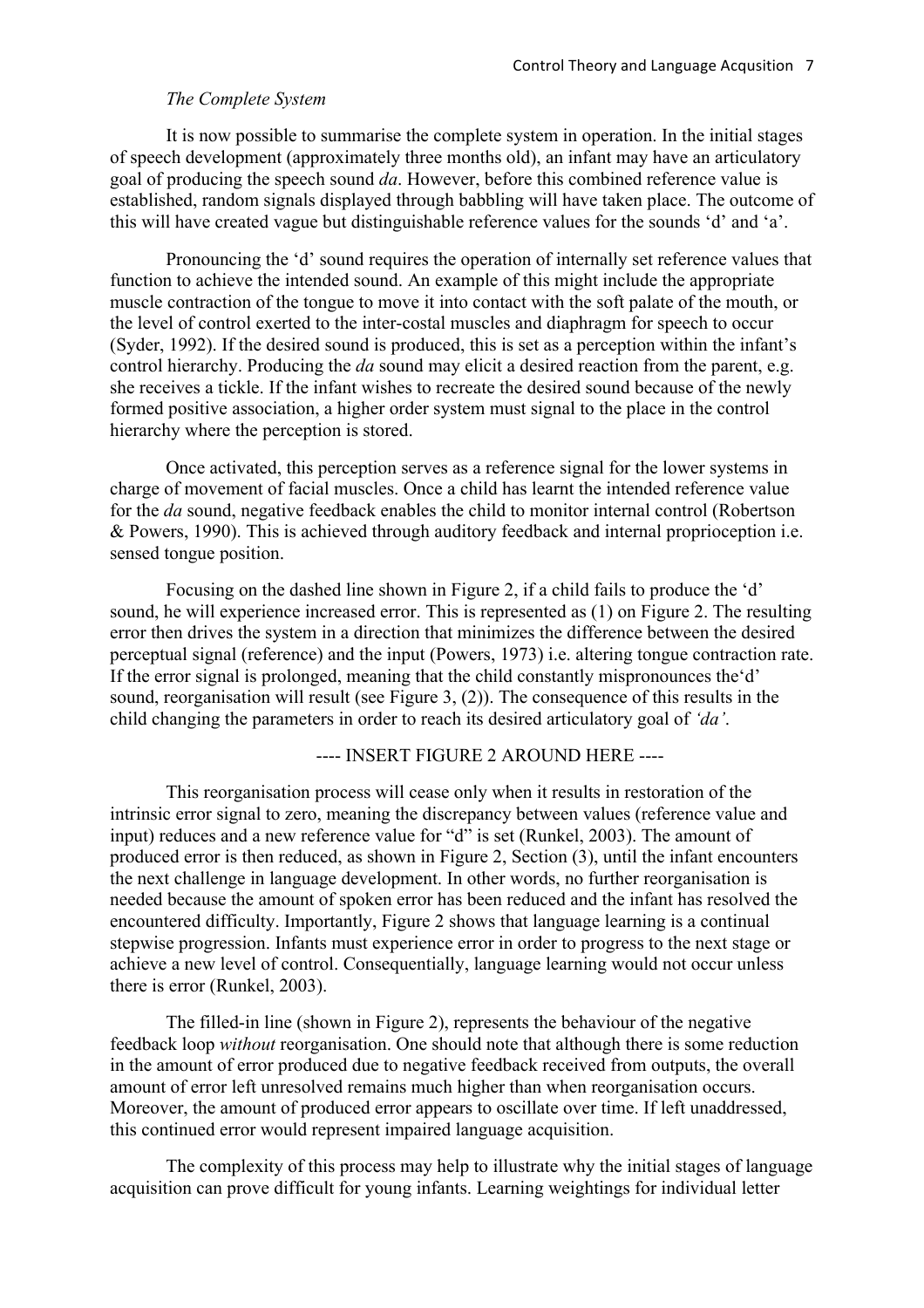sounds and then letter blends is a complex and exhausting task (Van Riper & Emerick, 1990). However, once an infant has grasped the basics and a typical reference value has been set, development to word blends and finally whole word constructions can ensue.

More recently, speech modelling systems have dissected observable speech development processes and integrated them into testable and precise models of fine motor control (Moore, 2007). The outcome of this has enabled a greater depth of understanding of the stages involved in language acquisition and speech production (Moore, 2007c).

# *Speech Modelling*

Early models of speech production proposed spatial targets for articulators (Henke, 1966) and muscle length targets (Cohen, Crossberg & Stark, 1988). Unfortunately, these models failed to include explanations of compensatory movements, e.g. if a conversation ensued whereby the speaker was talking to another individual whilst chewing some food. In the majority of cases a listener would be able to distinguish a large proportion of target words produced by the listener, despite the sounds not being an identical match to the original reference frame. This is a direct example of how a system can operate across a variety of different situations by using a "best-match" mechanism, but it was not incorporated into earlier models of speech production. Later models hypothesized abstract functions of vocal tract shape and speech signal output (Guenther, 1995; Lindblom, Lubker, & Gay, 1979; Perkell, 1980). However, again these theories failed to provide a fully computational account of how speech parameters are formed. In particular, many theories have overlooked how speech modelling and production directly link to neurosystem development.

Largely, speech modelling has addressed numerous key aspects described within PCT but has not integrated them into one comprehensible and testable theory. Three of these approaches are discussed below. These theories are Guenther's (1995) DIVA model, Lindblom's (1989) H & H theory and Moore's (2007b) Predictive Sensorimotor Control and Emulation (PRESENCE) model of speech. They are each largely based on target *ranges* rather than explicit target *positions* as suggested by earlier approaches. This allows for variation in speech production i.e. 'da' could be similar to 'ta', which is more fitting to everyday speech.

#### *DIVA Model*

Guenther's (1995) DIVA (Directions (in orsosensory space) Into Velocities of Articulators) recognises the four distinct reference frames that operate throughout speech production. These are: *acoustic, phonetic, orsosensory* (*somatosensory*) and *articulatory* (*motor) reference frames*. Babbling in the DIVA model is produced by inducing random movements of the speech articulators (Guenther, 1995). These produced movements are largely constrained by "training sequences" that appear to relate to the specific infant to current neuromotor development that is specific to the infant. If the model recognises a configuration corresponding to a known speech sound, it activates a corresponding cell responsible for that sound. This subsequently drives learning in the phonetic-to-orsosensory mapping. The 'model' then learns the appropriate association and learning results from its own production and listening to that of 'others' (Guenther, 1995). Essentially then, the model learns by establishing reference frames through random production of sounds, similar to that of PCT.

The DIVA model (Guenther, 1995) is a very detailed computational model that has shown promising steps to explaining single motor behaviour in speech production. However, the model does not address anticipatory mechanisms, in terms of how the listener might receive or interpret a spoken message. Ultimately, there are two reference frames that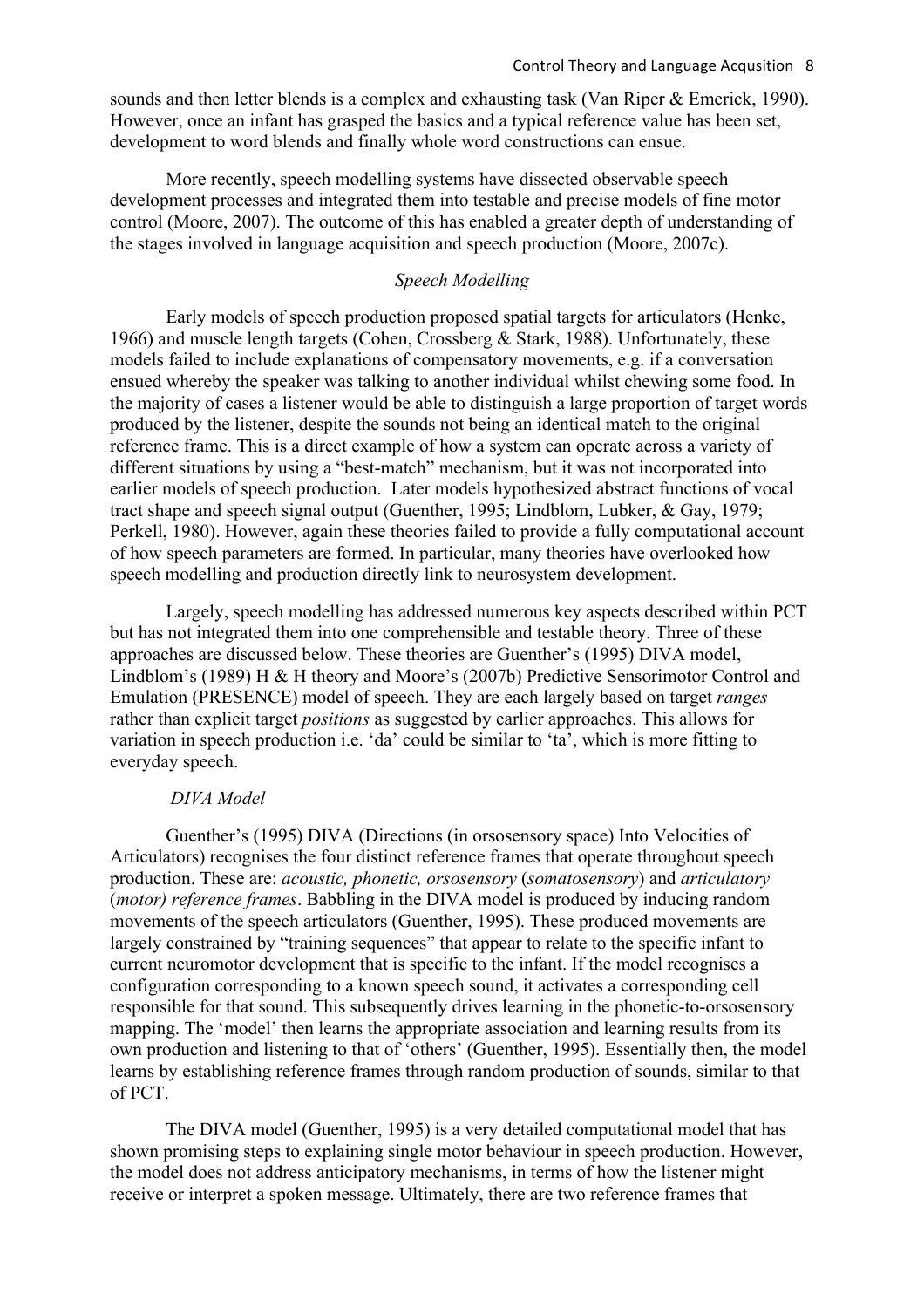coincide with one another: one for one's own speech production, and another reference frame that imitates or reflects how the listener might receive that message (Moore, 2007). A model that addresses just this was proposed by Lindblom (1989), named the H  $&$  H theory.

## *H & H Theory*

The H  $\&$  H (hyper- and hypo- speech) Theory suggests that individuals reorganise articulatory gestures and acoustic patterns in order to convey the clearest message the first time they speak, consequentially minimising energetic cost (Hofe & Moore, 2008; Lindblom, 1989).

Lindblom (1989) argues that it is more advantageous to the individual if the relayed spoken message is produced only once. For example, it would not be effective to whisper "how are you?" to the listener if one were at a music concert and the background noise was extremely loud. As a result, Lindblom (1989) proposes that the speaker adapts their spoken message in accordance to how they predict the listener will receive the message, taking into account environmental disturbances. Corrections are only made when it is judged that the perceived clarity does not match that which was intended (Hofe & Moore, 2008).

Similarities between Lindblom's (1989) theory and PCT are present in two areas. Firstly, feedback from auditory channels and proprioception play a major role in governing speaker behaviour (Hofe & Moore, 2008). Secondly, with respect to corrections being made, using PCT terminology the system is reorganised, thereby allowing the speaker to reproduce speech that is more fitting to the environmental conditions present and the perceived state of the listener (Moore, 2007c).

Lindblom's (1989) H & H theory has provided speech modelling research with an influential general framework that others have built upon and developed. Unfortunately, the H &H model does not explain a specific reaction to particular influences (Hofe & Moore, 2008). Specifically, Lindblom (1989) does not explain how these initial references are formed and in what time-frame. Moreover, the theory does not incorporate the hierarchical nature of language, nor how control over different aspects of language is maintained (Siegler et al., 2006)

## *PRESENCE model*

An extension of Lindblom's (1989) H & H theory, is Moore's (2007b) Predictive Sensorimotor Control and Emulation (PRESENCE) model of speech. It includes a hierarchical negative feedback system of the self, in addition to a model of the 'predicted' listener that is explicitly based on Perceptual Control Theory. Moore (2007b) states that speakers tune their performance according to communicative and situational demands surrounding them and that of the listener. In other words, the speaker also has a concept or reference value for their listener, predicting how they will receive the message produced first time. This is known as the speaker's anticipatory mechanism.

Importantly, Moore's (2007b) model of spoken language processing contains four levels of hierarchy. These levels begin with a basic primary route for motor behaviour, which drives motor action and emulation of possible actions to follow. A second layer deals with sensory input and feedback, which allows the system to recognise if the desired intention has been met (Moore, 2007b). The third level represents a feedback path dealing specifically with behaviour dealing with the 'self' and the perceived 'other'. Finally, the fourth layer deals with the complex task of interpreting the needs and intentions of others.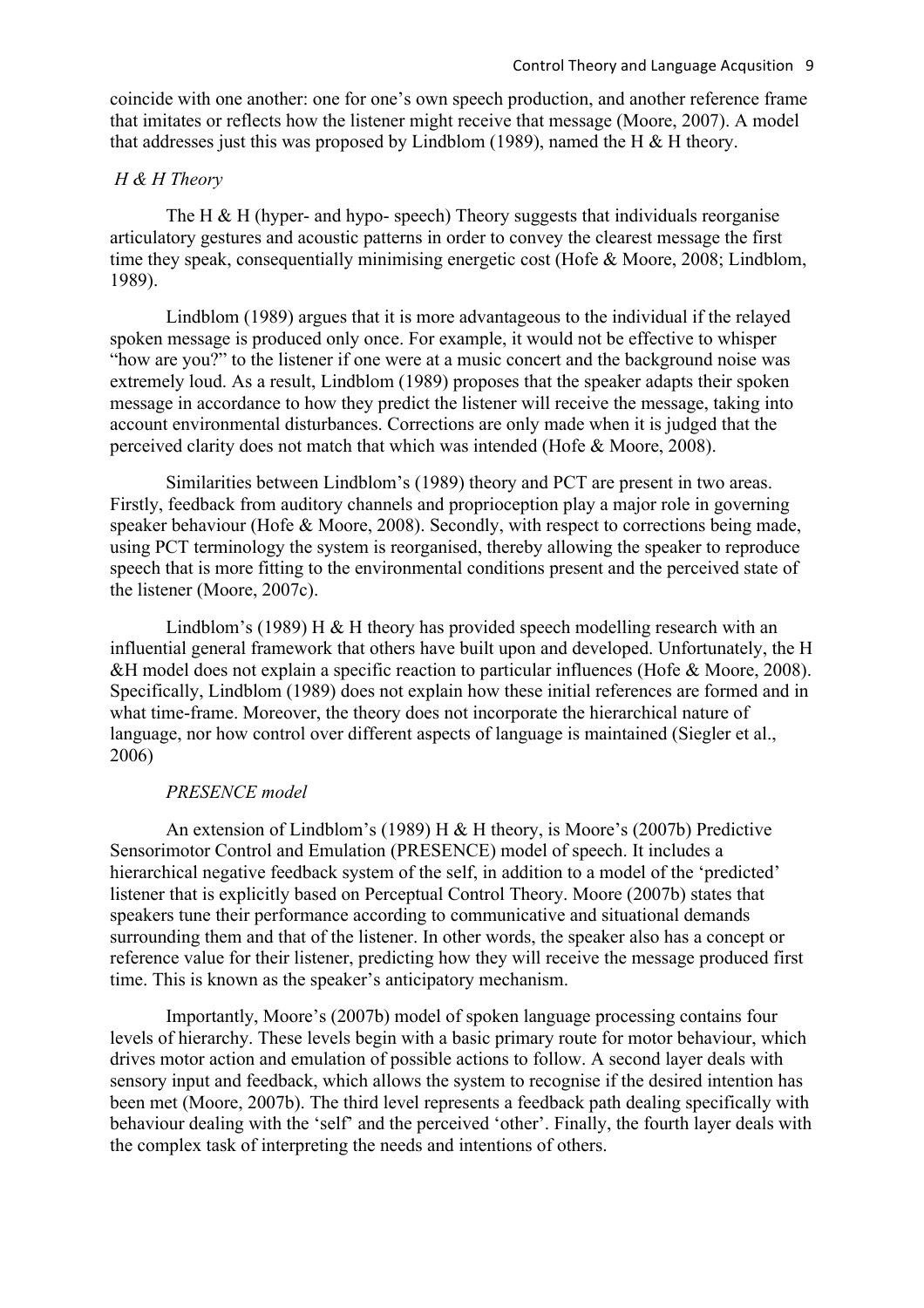In this respect, PRESENCE is built on the basis of control loops and feedback. Importantly, Moore (2007a) recognises that there is a hierarchy within speech production, in that higher levels control not just a concept of one's own language use, but that of the listener.

# *The potential of PCT to go beyond existing accounts*

All three of the above models have touched upon important aspects of PCT, but none have integrated the individual components such as feedback loops and anticipatory mechanisms into a testable model. Arguably, therefore, PCT can provide an integrative and testable account of language processing that brings together work from Guenther's (1995), Lindblom's (1989) and Moore's (2007) models. However, we propose that PCT exceeds the three previous theories in its ability to explain beyond the initial stages of speech production. While a complete working model based on PCT has not been developed, the following sections illustrate some of the promises of a PCT-based account.

### *Symbolism and Context*

PCT may provide an account of how speech sounds and words are translated into symbolism and used within a pragmatic sense, as highlighted earlier. For example, when confronted with the word "orange" we know that the word has two meanings; it is both a type of fruit and a colour. For many, in the appropriate context, the image is brought to the speaker's mind (Powers, 1990). Hence, words can change their meanings as the context changes (Runkel, 2003). This phenomenon is well recognised in the field of linguistics, and often termed Gricean meaning. Ultimately, it expresses that what 'the words say' (i.e. the semantics of that word) and what the speaker means is brought together to form a meaningful context (Carston, 2002).

Applying this to our PCT hierarchical framework, the use and understanding of pragmatics emerges late in development. It can therefore be assumed that as language 'users' we not only develop appropriate flexible reference frames for identifying words, but also reference frames for contextual understanding. If for example you hear "you have a red light", it could mean that you are holding a red light bulb or even that you are facing a red light at a traffic light in you car. The child constantly has to reorganise their internal system, not only to produce appropriate speech but also to understand other speakers around her. An understanding of the rules of pragmatics does not usually appear until the child reaches eighteen months, which once again conveys the hierarchical nature of language.

Another example by McPhail and Tucker (1990) illustrates the importance of representing language at higher levels of abstraction. They provide an example from reading the words you are reading now consist of, on average, three to seven letters each. You read the words on this page at approximately at 100 words per minute. If asked to recite 300-700 *letters* per minute you might struggle with the given task, but you can think, speak or read 100 *words* per minute. In other words, the letters are transferred from individual sensations into configurations, categories, and relationships that form the words and phrases that appear on the page in front of you (McPhail & Tucker, 1990). This is essentially how an infant builds their understanding of the human language. Moreover, this stepwise progression contributes to the internal hierarchical system that processes, manipulates and organises our understanding and deliverance of language.

In many ways, our lives appear to be run by the consequences of performing programmed manipulations of words (Powers, 1990). Powers (1990) uses the example of calling a policeman a "pig". The attached stigmatism is not a reflection of the appearance of the policeman (we hope!), but of their own distaste towards his profession. Again, words seem to differ significantly depending on the context they are used in (Runkel, 2003). As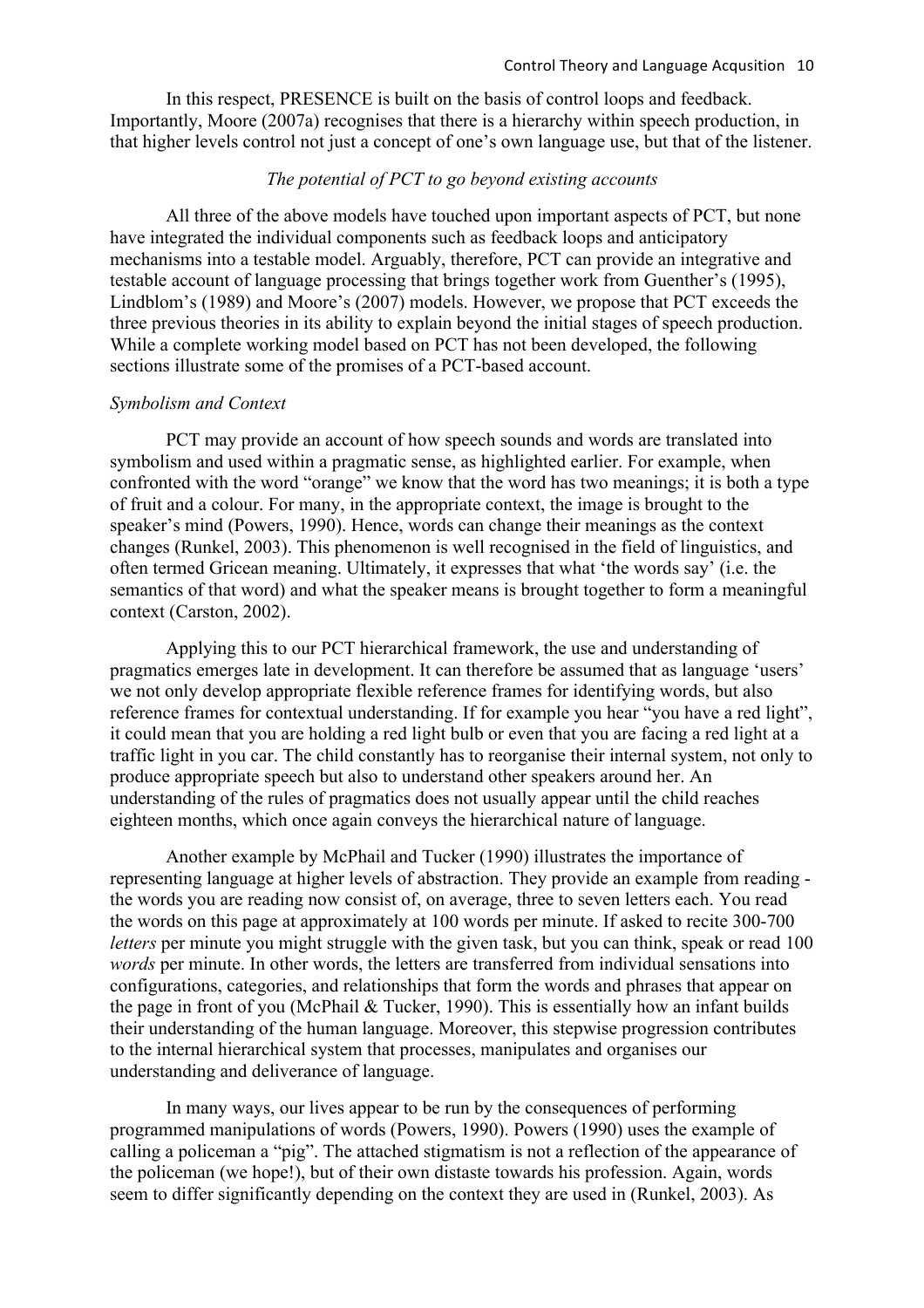depicted in Table 1, children start to grasp an understanding of pragmatics usage at around 18 months. However it is not until the age of six that children are seen to actively use symbolic reference frames in everyday speech (Siegler, et al, 2006).

Fitting this into the framework of PCT, it states that the symbolic meanings of words presented at the *program* level can be translated and broken down into reference perceptions and then activated at lower levels in the hierarchy (Powers, 1990). Taking the earlier example, although the motor coordination for pronouncing the word "pig" uses a programmed set of reference frames independent of context, higher levels in the control hierarchy are then responsible for applying the correct context to the word or statement - the consequence of which means that the statement makes sense within the given context and is coherently understood by the listener (Runkel, 2003).

#### *Imagination, Planning and Metaphor*

An extension to the use of language within symbolism is the use of mental rehearsal, which combines imagination, symbolism and 'thinking'. One example might be a situation in which one needs to collect grocery shopping after work: one may need to mentally rehearse what fruit or vegetables to purchase. The images associated with specific words are conjured up in awareness despite a lack of vocalisation. One *imagines* the relationships between words but refrains from actually making the memory derived images into active reference signals for speech (Powers, 1990; Runkel, 2003). Therefore, the rehearsal process operates internally, repeating itself as much as the individual wishes and, importantly, without any verbal output (Lakoff & Johnson, 1980).

This is an area in which PCT could be developed further. Powers (1973) describes the workings of an *imagination mode*, through which higher levels of a control hierarchy can act 'as if' a perception is experienced without activating the lower order levels of the hierarchy. Powers (1973) explains that during the imagination mode perceptual signals would bypass the lower order systems within the hierarchy, ultimately looping continuously between the higher-order systems. In this sense, the imagination mode is an isolated control system that is temporarily disconnected to lower-order systems. Only when a programme is found that satisfies the individuals' principles do the lower-order systems get "switched" on and the first move is executed (Powers, 1990).

In terms of language, imagination forms an integral part to childhood and adulthood development. Further research into the positive effects of early use of imagination has on language acquisition could be explored in more depth. In particular, PCT would predict that the development of higher levels within the control hierarchy (i.e. of principles and system concepts) would be associated with increased use of imagination. Additionally, do children with more active imaginations go on to have better abstract or concrete thinking skills? Is this a consequence of operating higher order levels in the hierarchy from a young age?

A further important field of interest that utilises language could be important here - the use of metaphor. Metaphors involve a rich use of internally rehearsed mental imagery that bridge two different conceptual domains (Lakoff & Johnson, 1980). In terms of PCT, the use of metaphor relies heavily on an individuals' flexibility to control multiple meanings, or in this sense, reference frames. In terms of the rules of traditional language use i.e. appropriate context and semantics, metaphors appear to defy and challenge our instinctive understanding. The phrase "the world is our oyster" challenges what we know about the two concepts. For instance, we know that the world does not look like an oyster through geographic maps and satellites, and we also know that oysters often contain precious pearls. Broken down these two concepts do not make sense. It is only when we start to elaborate and make the links between the two that something concrete is established. For example, the Oyster may contain a pearl  $\rightarrow$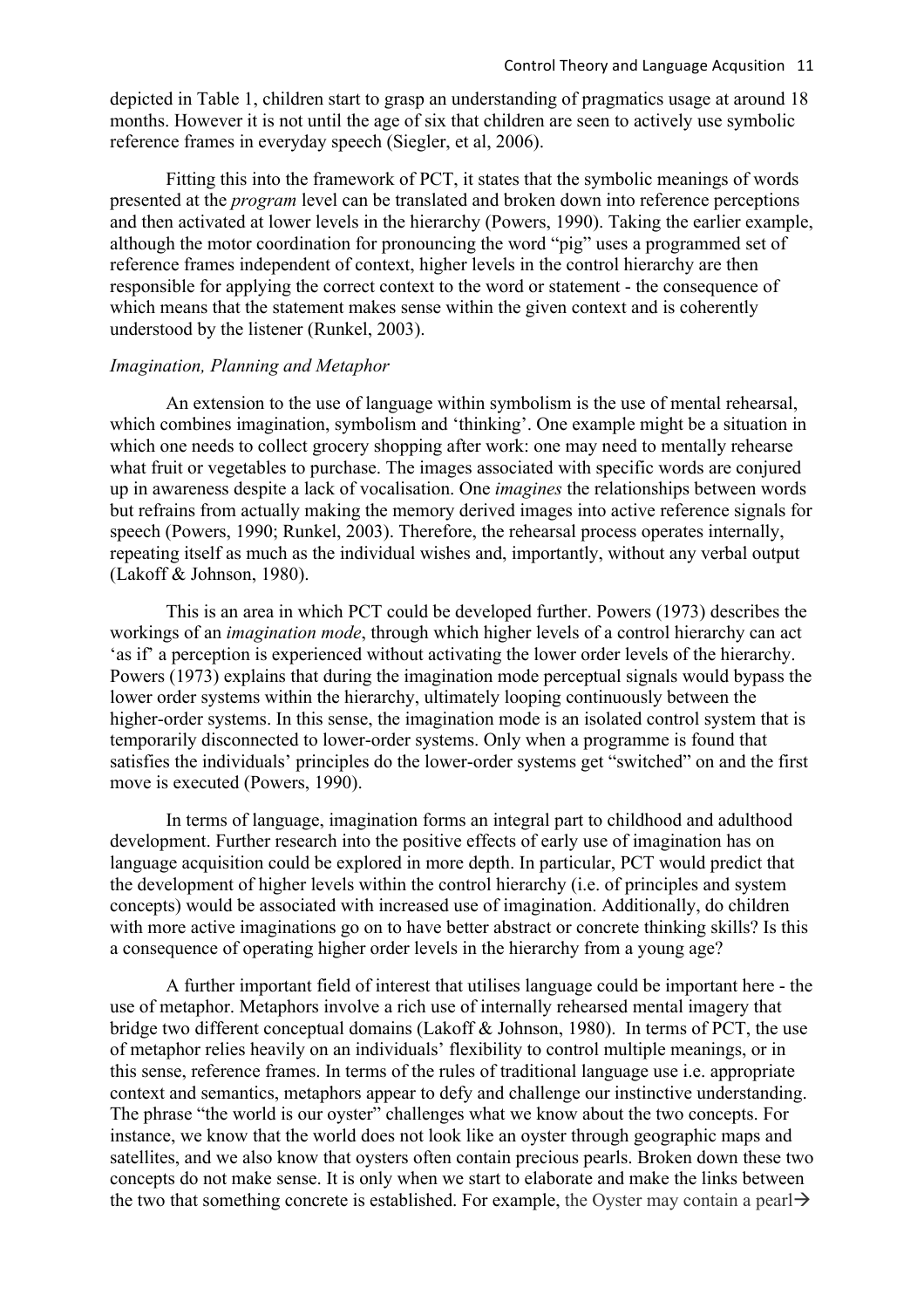the pearl has great value  $\rightarrow$  I will seek my fortune in the world  $\rightarrow$  I consider the world to be my Oyster  $\rightarrow$  I work on the principle that the world contains a 'virtual' pearl and I will seek fortune in the world. Importantly, this process appears to be rehearsed in our imagination until the desired perception is experienced and met with a sense of understanding (see also Stott, Mansell, Salkovskis, Lavender, & Cartwright-Hatton, 2010). *Language and Culture*

Theories of language development have traditionally been separated from theories of language in its cultural context (McPhail, et al, 1992). However, PCT is a psychological theory that lends itself well to a sociological context. For example, McPhail et al. (1992) have utilised computer models based on PCT to model the behaviour of crowds in social gatherings.

McPhail et al (1992) proposed that two or more individuals may adopt the reference signal offered by the third party. An example would be two employees doing the task that their boss has told them to do. In terms of culture, individuals typically adopt the appropriate language practices of their culture. Using a PCT perspective, McClelland (1994) explains how language operates as a form of *collective control* whereby a group of individuals who share similar reference frames for specific words and linguistic structures can act together with great power than any one individual. Constructive examples would include groups of professions, such as lawyers, medics and engineers, who share the same terminology. A problematic example would include racism, with its shared vocabulary, through which individuals can try to control other people of a different race (e.g. using terms denoting inferiority).

Thus, a further missing link for a theory of language development would incorporate the linguistic differences and nuances of different social groups, and how these are passed across generations. As a result, the symbolism of language forms a 'shared meaning', whilst establishing identity and acceptance in a community (McPhail & Tucker, 1990).

Differences between cultures and social groups could be linked to the constraints of that community's language. Newcomers must acquire the language and its conventional uses if they are to survive within the community (McPhail  $&$  Tucker, 1990). Importantly, this emphasis on acceptance would be seen as a purposeful attempt by adults to pass on their culture and language to their offspring in a controlled manner for a variety of reasons (e.g. to maintain identity; to be seen as successful).

The developmental stage of the child would have a key influence on what is learned – i.e. at very young ages where the child is reorganising lower levels of perception; the influence would be felt in the way that phonemes are combined into morphemes. At later stages, the influence would affect naming and subsequently grammar. These proposals are clearly preliminary and yet testable.

#### *Conclusion and Summary*

Perceptual Control Theory has been introduced as an explanatory framework for language acquisition. The key principles of the theory - control, hierarchical organisation, conflict and reorganisation - were explained alongside several contemporary models of fine motor control and speech production. With origins based in control engineering, PCT aims to provide a truly mechanistic account of how change and development in communicative behaviour occurs and progresses. As a 'meta-theoretical' theory, it has the capacity to guide developmental psychologists and speech and language therapists in positive directions. It could guide early interventions concerning infants who express difficulties or potential conflicts in language production. There is an impetus for developing more comprehensive models of language acquisition based on PCT that not only incorporate reference frames for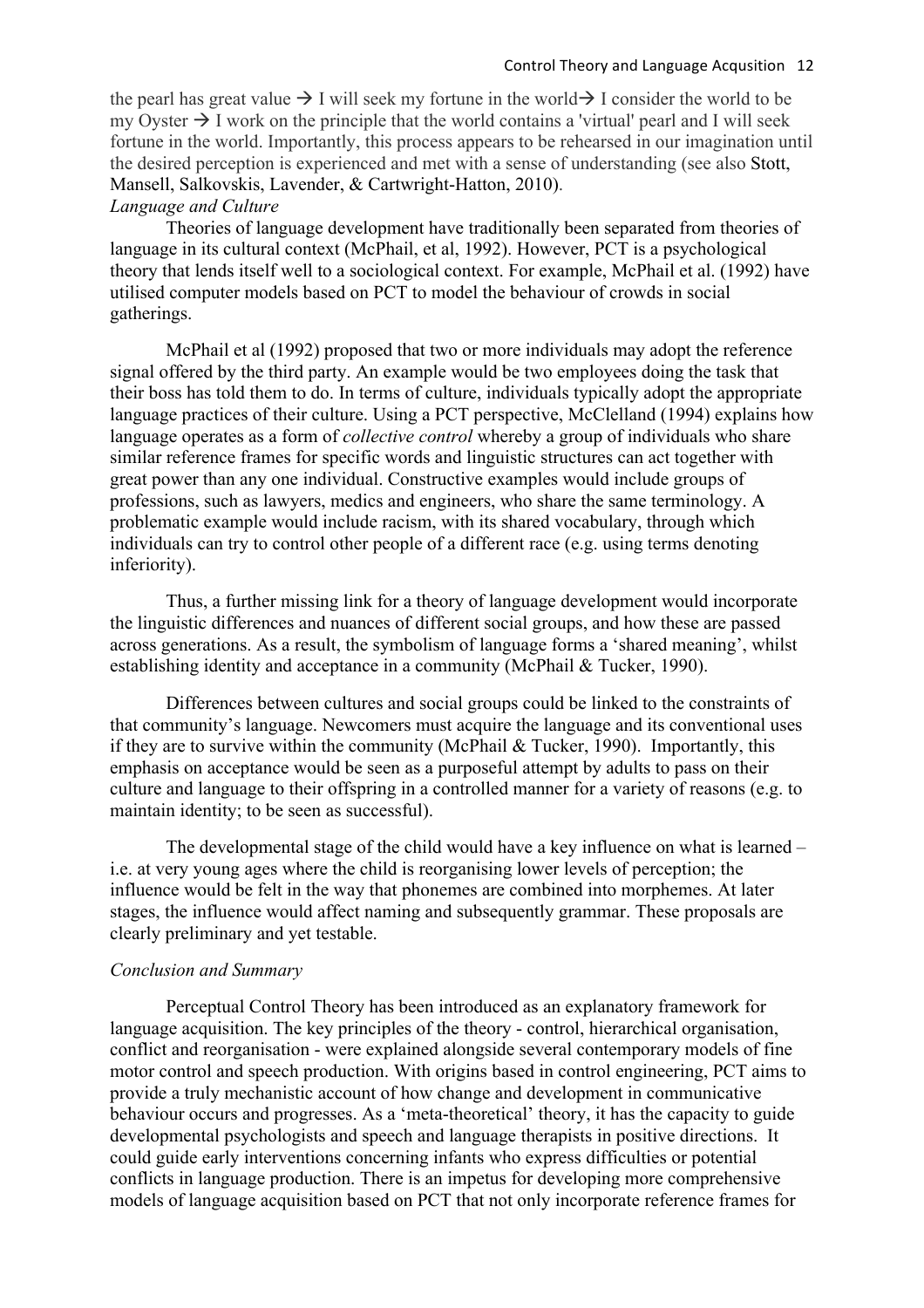the speaker and listener, but also begin to model the hierarchical properties of language, its pragmatic use, the role of symbolism, mental rehearsal, metaphor and the importance of language within culture. This is clearly a vast project, but one that PCT, with its broad application across the social sciences, may have the capacity to deliver.

### *References*

Ashby, W. R. (1952). *Design for a Brain.* Chapman & Hall, London: UK.

Barnes, M., & Mercer, G. (2003). *Disability.* Cambridge; Key Concepts, Polity Press.

Carston, R. (2002). Linguistic meaning, Communicated meaning and cognitive pragmatics. *Mind and Language, 17*, 127-148.

Carver, C. S., & Scheier, M. F. (1998). *On the self-regulation of behavior.* New York: Cambridge press.

Cohen, M. A., Grossberg, S., & Stork, D. G. (1988). Speech perception and production by a self-organizing neural network. In Y. C. Lee (Ed.), *Evolution, learning, cognition, and advanced architectures.* Hong Kong: World Scientific Publishers.

Cooper, R., Abraham, J., Berman, S., & Staska, M. (1997). The development of infants' preference for motherese. *Infant Behaviour and Development, 20,* 477-488.

Cziko, G. A. (1992). Purposeful behaviour as the control of perception: Implications for educational research. *Educational Researcher, 21,* 10-18.

D'Agostino, B. (1995). Self-images of hawks and doves: A control systems model of militarism. *Political Psychology, 16,* 259-268.

Deutsch, W. (1981). *The Child's Construction of Language.* London: Academic Press Inc.

Edwards, M. L., & Shriberg, L. D. (1983). *Phonology: Applications in Communicative Disorders.* San Diego: College-Hill Press.

Gerber, S., & Kraat, A. (1992). Use of a developmental model of language acquisition: Applications to children using AAC systems. *Augmentatic and Alternative Communication, 8,* 19-32.

Guenther, F, H. (1995). Speech sound acquisition, coarticulation, and rate effects in a neural network model of speech production. *Psychological Review, 102,* 594-621.

Heise, D. R. (1977). Social action as the control of affect. *Behavioral Science, 22,* 163-177.

Henke, W. L. (1966). Dynamic articulatory model of speech production using computer simulation. *Unpublished doctoral dissertation,* Massachusetts Institute of Technology, Cambridge, MA.

Higginson, S., Mansell, W., & Wood, A. (in press). An Integrative Mechanistic Account of Psychological Distress and Therapeutic Change: The Perceptual Control Theory Approach. *Clinical Psychology Review.* 

Hofe, R., & Moore, R. (2008). Towards and investigation of speech energetics using 'AnTon': an animatronic model of a human tongue and vocal tract. *Connection Science, 20,* 319-336.

Johansson, S. (2005). *Origins of Language: Converging evidence in language and communication research.* John Benjamins Publishing.

Kiebel, S., Daunizeau, J., & Friston, K. (2009). Perception and hierarchical dynamics. *Frontiers in Neuroinformatics, 20,* 1-9.

Koopmans-van Beinum, F.J., Clement, C.J. & Dikkenberg-Pot, I. van den (2001). Babbling and the lack of auditory speech perception: a matter of coordination. *Developmental Science, 4,* 61-70.

Lakoff, G., & Johnson, M. (1980). Metaphors we live by, Part 11: Humans as symbolusing creatures. In *The production of reality: Essays and readings on social interaction* (Ed. O'Brien, J), pp103-118. Pine Forge Press.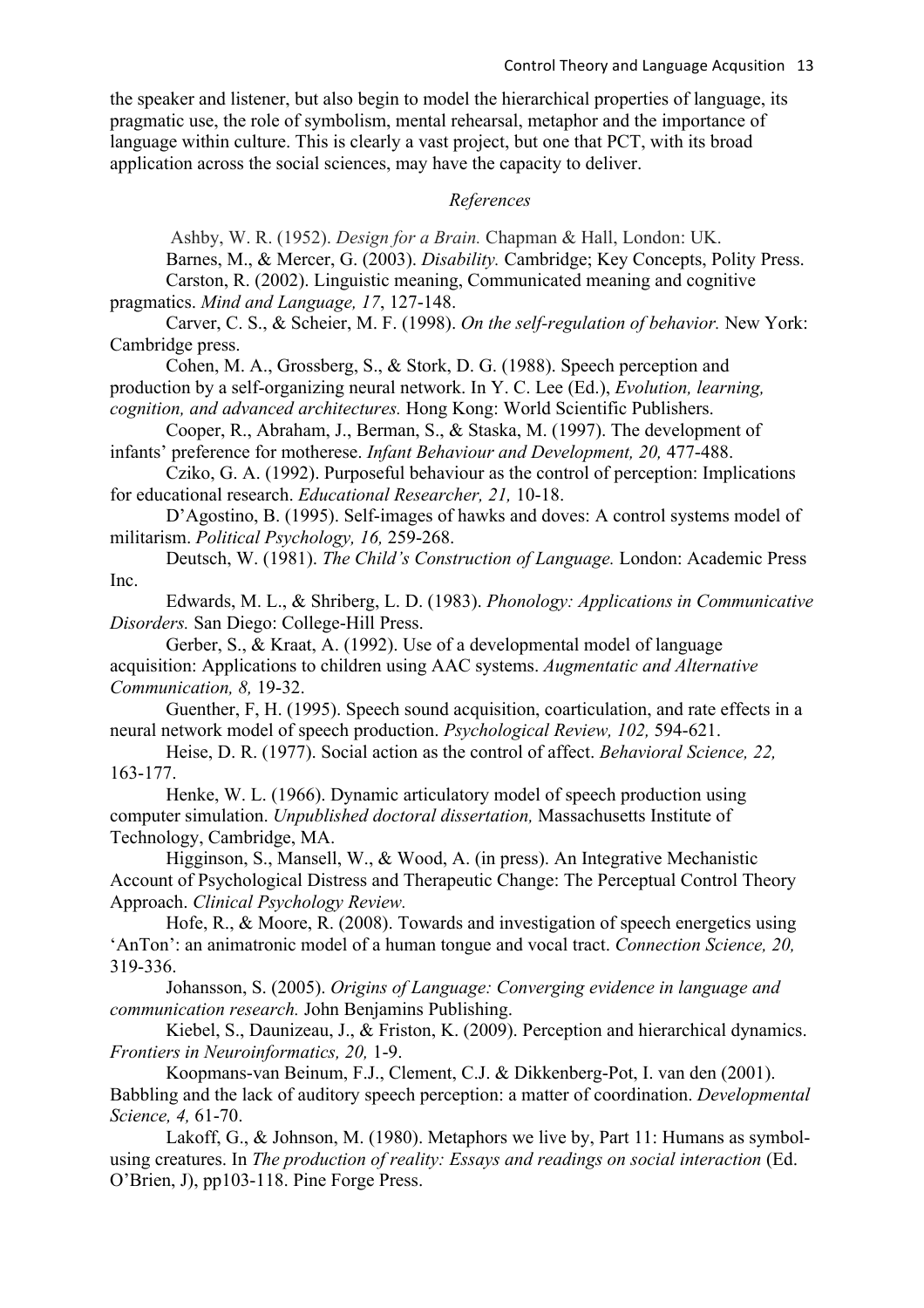Lindblom, B. (1989). Explaining phonetic variation: A sketch of the H&H theory. In *Speech Production and Speech Modelling* (Eds. Hardcastle, W & Marchal, A), pp403-433. Kluwer Academic Publishers.

Lindblom, B., Lubker, J., & Gay, T. (1979). Formant frequencies of some fixedmandible vowels and a model of speech motor programming by predictive simulation. *Journal of Phonetics*, *7,* 147-161.

Mansell, W. (2005). Control Theory and Psychopathology: An integrative approach. *Psychology and Psychotherapy: Theory, Research and Practice, 78, 141-178.* 

Marken, R. S., & Powers, W. T. (1989). Random-walk chemotaxis: Trial-and-error as a control process. *Behavioural Neuroscience, 103,* 1348-1355.

McClelland, K. (1994). Perceptual control and social power. *Sociological Perspectives, 37,* 461-496.

McPhail, C. & Tucker, C. (1990) Purposive collective action. *American Behavioral Scientist, 34,* 81-94.

McPhail, C., Powers, W., & Tucker, C. (1992). *Simulating individual and collective action in temporary gatherings*. *Social Science Computer Review, 10,* 1-28.

Moore, R. (2007a). Spoken Language Processing: Piecing it all together. *Speech Communication, 49,* 418-435.

Moore, R. (2007b) PRESENCE: A Human-Inspired Architecture for Speech-Based Human Machine Interaction. *IEEE Transactions on Computers, 56,* 1176-1187.

Moore, R. (2007c). Spoken Language Processing by machine. In *The Oxford Handbook of Psycholinguistics* (Eds. Gaskell, G., Altman, G., Bloom, P., Caramazza, A., & Levelt, P), pp723-738. Oxford University Press.

Nelson, K., Hirsch-Pasek, K., Jusczyk, P.W., & Cassidy, K. W. (1989). How the prosodic cues in motherese might assist language learning. *Journal of Child Language, 16,* 55-68.

Perkell, J. S. (1980). Phonetic features and the physiology of speech production. In B. Butterworth (Ed.), *Language production, Volume 1: Speech and talk* (pp. 337-372). New York: Academic Press.

Plooij, F., & Rijt-Plooij, H. H. C, van de. (1990). Developmental Trasnitions as Successive Reorganizations of a Control Hierarchy. *American Behavioural Scientist, 34,* 67- 80.

Poeppel, D., Idsardi, W., & van Wassenhove, V. (2008). *Speech perception at the interface of neurobiology and linguistics.* Philosohpical transitions of the Royal Society, B, 363, 1071-1086.

Powers, W. T. (1973). *Behaviour: the control of perception.* Oxford, UK: Aldine.

Powers, W. T. (1979). The nature of robots. *BYTE, 4,* 132-141.

Powers, W. T. (1988). Making Sense of Behavior: The Meaning of

Control. New Canan, CT: Benchmark Publications.

Powers, W. T. (1990). *Living Control Systems: Selected Papers of William T. Powers.*  Gravel Switch, KY: Control Systems Group.

Powers, W, T. (2005). *Behaviour: The Control of Perception.* (2<sup>nd</sup> ed), Benchmark Publications; New Canaan.

Powers, W. T., Clark, R. K., & McFarland, R. L. (1960). A general feedback theory of human behaviour. Part II. *Perceptual and Motor Skills,11,* 309–323.

Robertson, R. J., & Powers, W. T. (1990). *Introduction to Modern Psychology: The Control-Theory View.* The Control Systems Group Inc: Kentucky.

Runkel, P. J., (2003). People As Living Things: the psychology of perceptual control. Hayward, CA: Living Control Systems Publishing.

Siegler, R., Deloache, J., & Eisenberg, N. (2006). *How Children Develop (2<sup>nd</sup> ed)*. New York: Worth Publishers.

Stott, R., Mansell, W., Salkovskis, P. M., Lavender, A., & Cartwright-Hatton, S.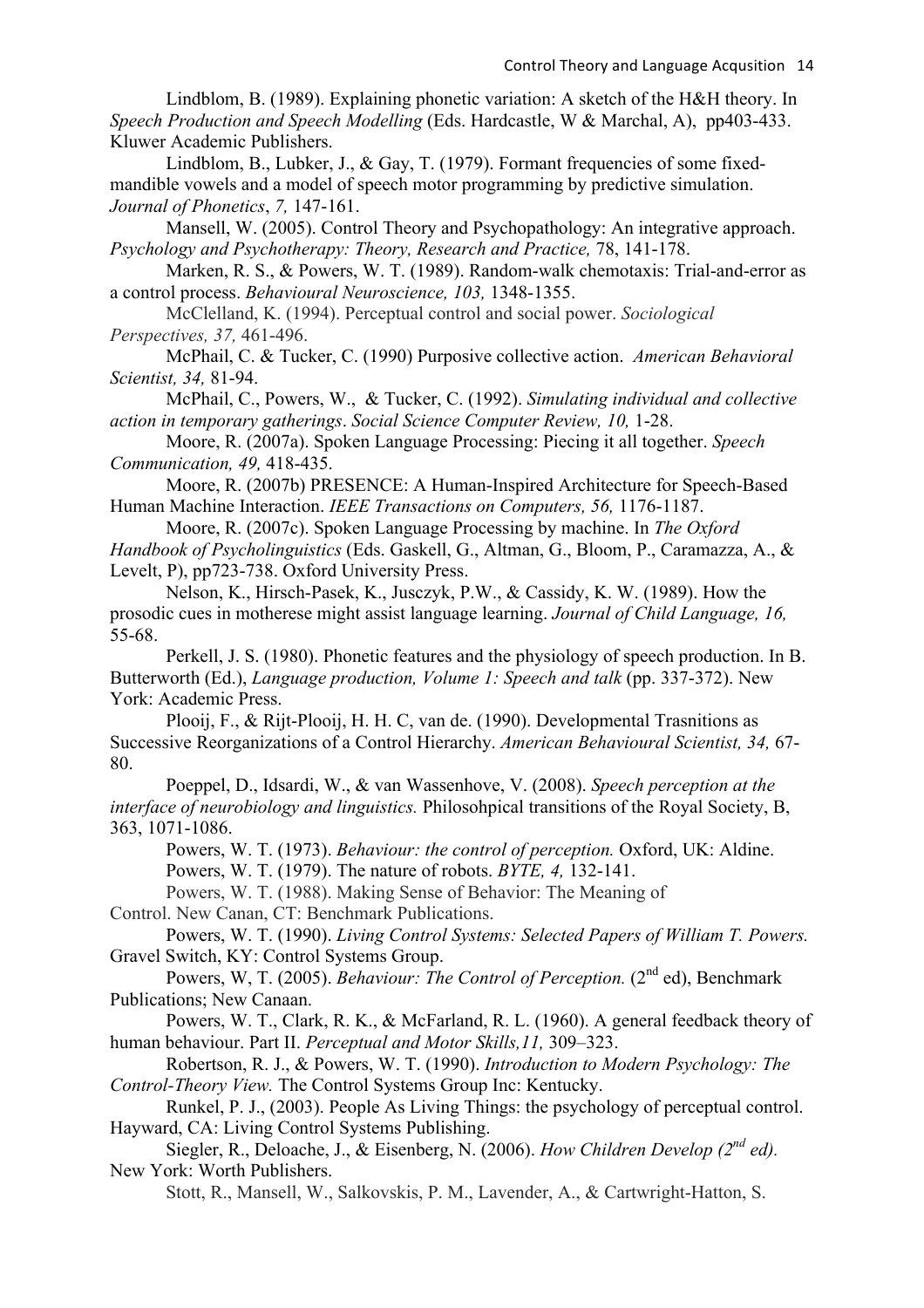(2010). An Oxford Guide to Metaphors in CBT: Building Cognitive Bridges. Oxford, UK: OUP.

Syder, D. (1992). *An Introduction to Communication Disorders.* London: Chapman & Hall.

Van Riper, C., & Emerick, L. (1990). *Speech Correction: An Introduction to Speech Pathology and Audiology.* Englewood Cliffs, NJ: Prentice- Hall.

Wiener, N. (1948). *Cybernetics: Control and communication in the animal and the machine.* Cambridge, MA: MIT Press.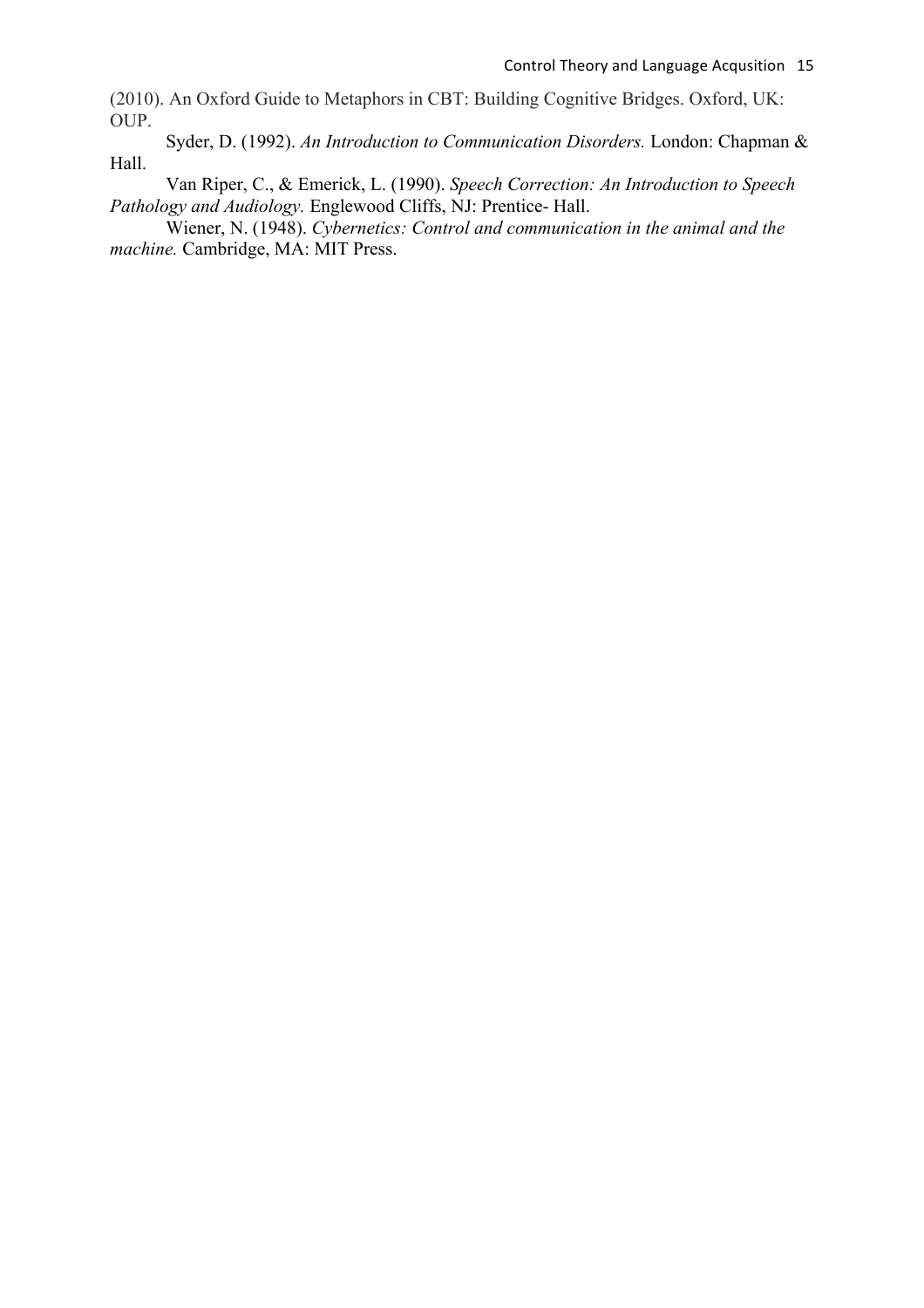*Table 1. Illustrates the hierarchy of linguistic functioning in infant language development*. *Reproduced from Powers (1979)*

| Age           | Level |                | Level of control | Linguistic<br>equivalent                                   | <b>Behavioural Output</b>                                              |
|---------------|-------|----------------|------------------|------------------------------------------------------------|------------------------------------------------------------------------|
| 24 months $+$ |       | 11             | System-concept   | Language as a<br>whole; socio-<br>cultural<br>connotations |                                                                        |
| 18 months     |       | 10             | Principle        | Pragmatics, usage                                          |                                                                        |
| 12 months     |       | 9              | Program          | Grammar,<br>complete sentences                             | Two-word<br>utterances emerge                                          |
|               |       | 8              | Sequence         | Syntactic ordering                                         | Coordination of<br>speech                                              |
|               |       | 7              | Category         | Naming, semantics                                          | Increased repertoire<br>of words                                       |
| 7-8 months    |       | 6              | Relationship     | Prepositions                                               |                                                                        |
|               |       | 5              | Event            | Words, idioms                                              | Coordination of<br>speech mechanisms<br>i.e. jaw, tongue,<br>diaphragm |
|               |       | 4              | Transition       | Intonation to the<br>ear                                   |                                                                        |
| 3 months      |       | 3              | Configuration    | Syllable<br>recognition                                    | <b>Babbling</b>                                                        |
|               |       | $\overline{2}$ | Sensation        | Sound quality,<br>pitch                                    | Pleasure<br>vocalisations                                              |
|               |       | 1              | Intensity        | Loudness                                                   |                                                                        |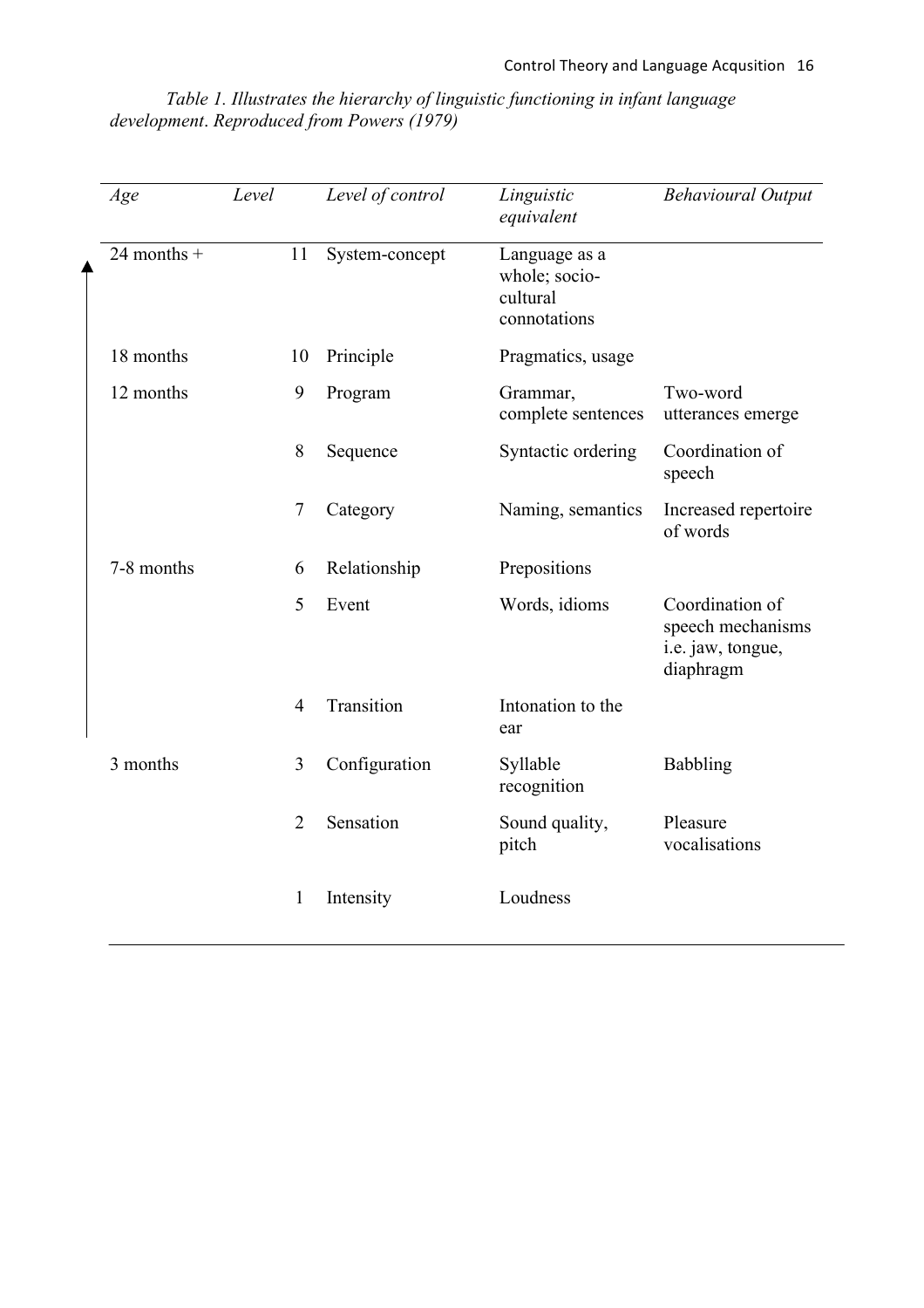*Figure 1. A negative feedback loop acts continuously to reduce the discrepancy between a reference value/goal and the current perception of disturbance from the environment. Reproduced from Carey (2008) with permission.*